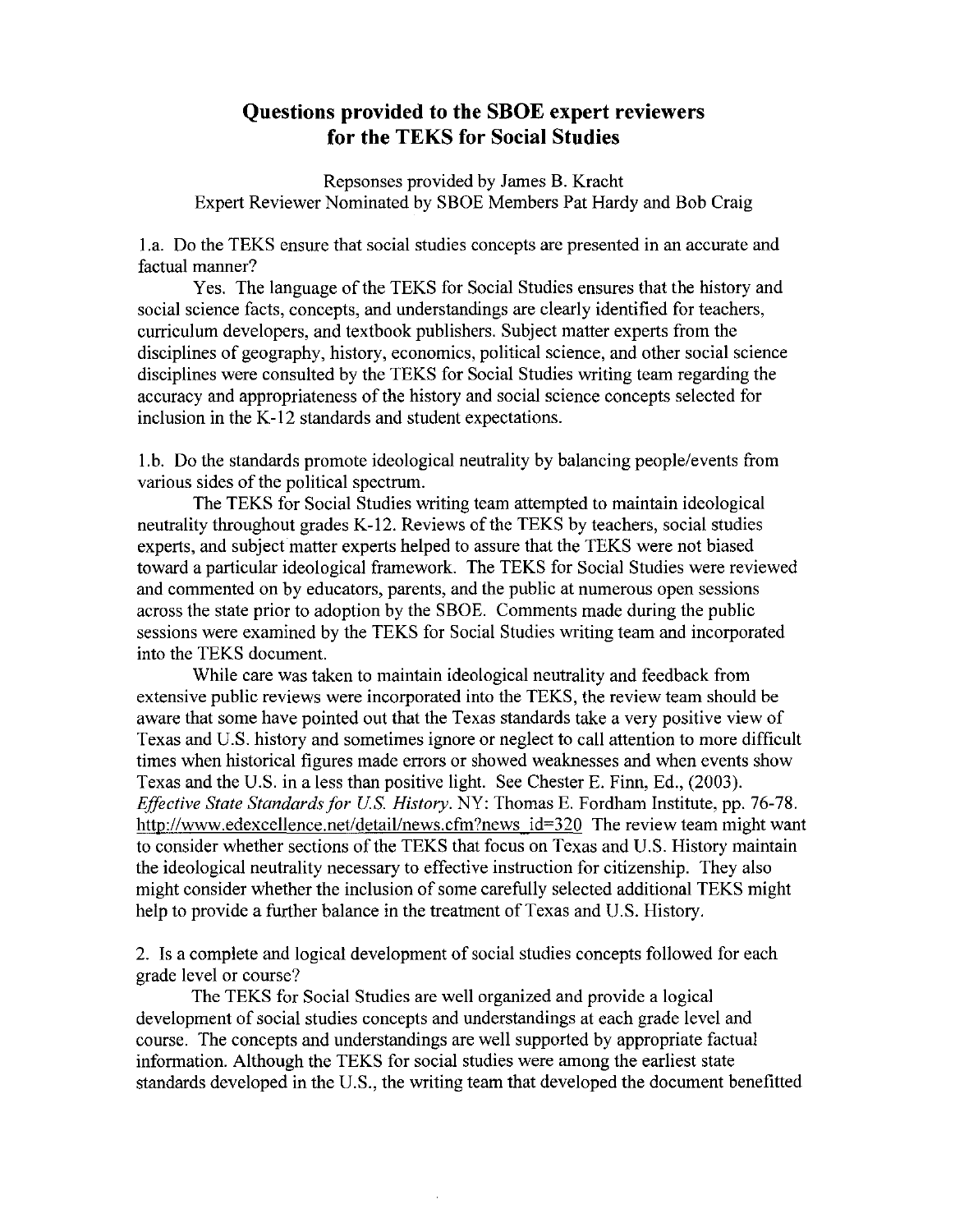from having a number of social scientists, classroom teachers, and non-educators on the team. This combination allowed a close examination of the development of the concepts that were included in the TEKS.

3. Are historically significant events and people included at the appropriate grade level or subject, or are there significant omissions of important historical happenings and people?

In most cases, historically significant events and people are included at the appropriate grade levels and in the appropriate courses. There are instances, especially at the primary level (K-3), where the names of people included in the TEKS for Social Studies are not especially appropriate to the content of the TEKS at that particular grade level. In some instances, there are very few age-appropriate materials that are available to supplement textbook content on the individuals that are included in the TEKS. Several of these names were added by outside consultants after the TEKS for Social Studies writing team had completed its work and before the SBOE approved the document. Thus, these names were not subjected to the same level of scrutiny as other portions of the TEKS and may fall short of being entirely appropriate for the grade level. The review team may want to consider some modifications to the specific people included in the TEKS at particular grade levels.

## 4. Have the correct vocabulary and terminology been used?

Academic terminology changes over time, however, nearly all of the vocabulary and terminology used in the TEKS for Social Studies remains acceptable. One change that the review team might consider is substituting the term "capitalism" for "free enterprise system". The term "free enterprise system", based on the work of economists Adam Smith, Ludwig von Mises, Friedrich August von Hayek, and Milton Friedman, is used infrequently by contemporary economists. If one does a Wikipedia search for "free enterprise system", the search is directed to "capitalism". While the idea of "free enterprise" or "free market" economy is still valid, the development of terminology in the discipline of economics might cause the review team to consider a change to more contemporary terminology. Modification of this dated terminology might require a change in the Texas Education Code 28.002.

## 5. Are there areas that need to be updated?

Yes. The review committee should give consideration to updates to the TEKS for Social Studies in grades 4,5, and 7 and in the secondary U.S. History, World Geography, and World History courses. Significant state, national, and world events that have occurred over the past 12 years provide cause for some modification of the TEKS which were developed in 1996-97 and adopted in 1997. The TEKS for Social Studies for these grade levels and these courses need careful attention to determine whether events and changes in geographic, economic, and political patterns necessitate modification of the student expectations. I would anticipate that the review committee will find that this update can be accomplished with the addition or modification of just a few TEKS.

6. Are the social studies concept/content statements grade-level appropriate.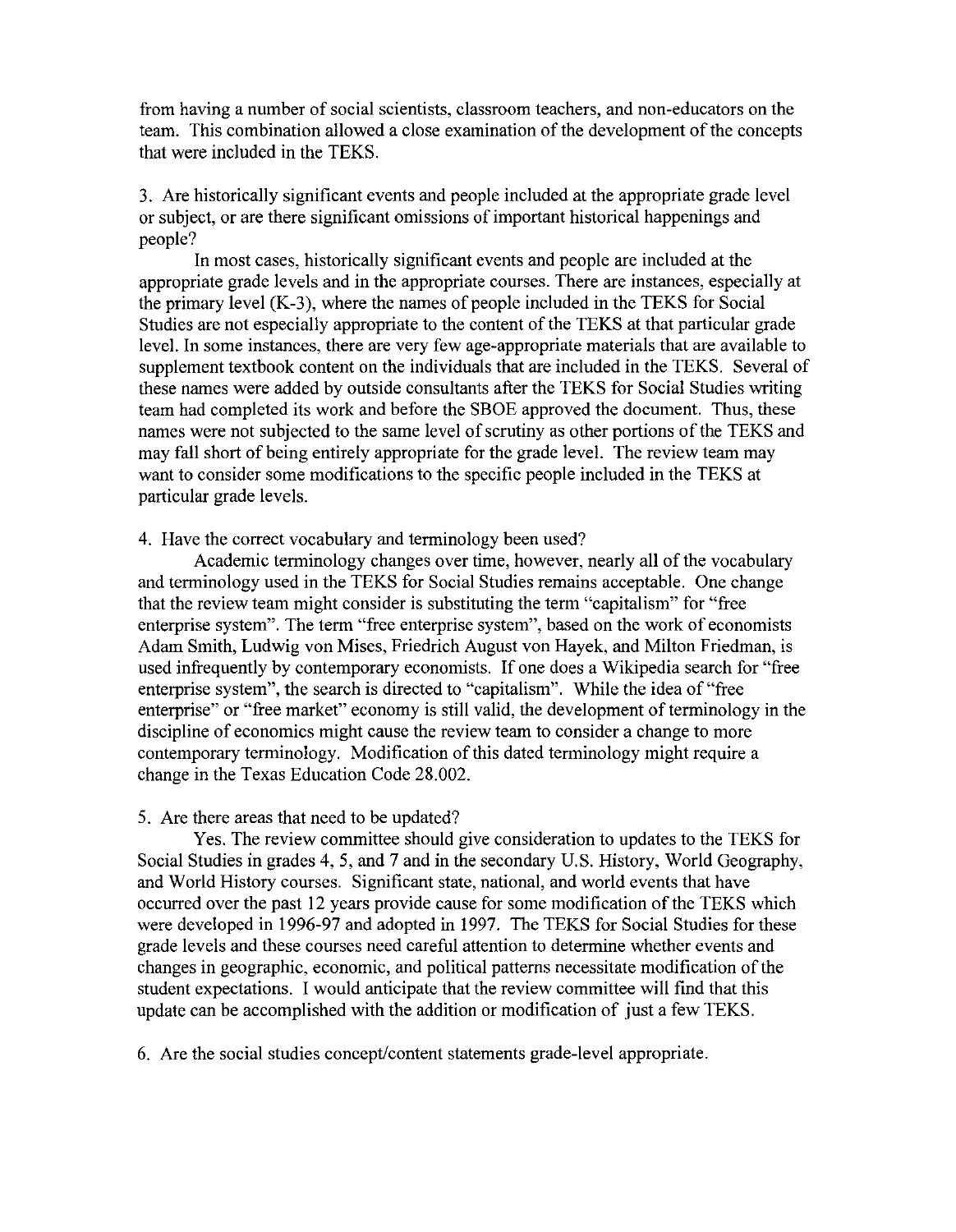Grade level appropriateness is very difficult to determine as some educational research supports the idea that even very complex concepts can be taught to young children if enough time, suitable materials, and appropriate instruction are allocated to the task. **If** grade level appropriateness is taken to mean that there is significant continuity between the TEKS for Social Studies and social studies standards in the majority of other U.S. states, then the content of the TEKS for Social Studies can be considered to be grade-age appropriate.

One change that the review team may wish to consider is the modification of content at Grade 7. Approximately half of the U.S. states, including Texas, focus on a study of the home state at Grade 4. Texas is the only state that includes a study of the home state both at Grade 4 and Grade 7. The original TEKS for Social Studies writing team considered a two-year course of study for Grades 6 and 7 that would have focused on world studies. The current level of world-wide communication, interdependence, and integration might suggest that this idea is once again worthy of consideration. Several states currently have two-year world studies curriculum in place at grades 6 and 7.

Another suggestion the review team might wish to consider is the possible integration of content in Grades 4 and 5 in order to create a two-year course of study focused on Texas and the U.S. Fourth and fifth grade teachers continue to report that it is difficult for nine and ten year old students to develop a comprehensive and in-depth understanding of Texas within the context of the U.S. when dealing only with Texas in grade 4 and only with the U.S. in grade 5. They find that it is very difficult for students to develop an integrated sense of chronology for Texas history and U.S. history. The idea of the two-year integrated course of study was given serious consideration by the original TEKS for social studies writing team. It may be timely for the review team to revisit this idea.

7. Are the Student Expectations (SEs) clear and specific? Do they focus on academic content?

Student Expectations vary in their clarity and specificity. For example at Grade 2, in 113.4  $(b)(2)(C)$  the student expectation is "create and interpret timelines". The SE is clear, but it lacks specificity and has no focus on a particular set of contemporary or historic events. Even though the SE lacks specificity that it is a very valuable and useful student expectation in that it identifies a widely applicable skill that is necessary to understanding chronology. A more specific SE would limit the applicability of the skill and necessitate its repetition throughout the TEKS. Although the SE lacks specificity, teachers easily are able to interpret the SE and help their students apply it.

**In** a second case at Grade 8 in 113.24 (b)(27)(B) "analyze the relationship between fine arts and continuity and change in the American way of life" one finds a student expectation that lacks both clarity and specificity. Although the SE addresses a relationship that is known to exist, and one that is explicated in the literature of art and the humanities, it provides neither the teacher nor the student with the necessary guidance to identify specific examples illustrative of the relationship. Even national textbook publishers were left wondering what types of content would best represent the relationship identified in the SE.

The review team might choose to review student expectations, weighing their value (importance to the discipline), applicability, clarity, and their specificity. While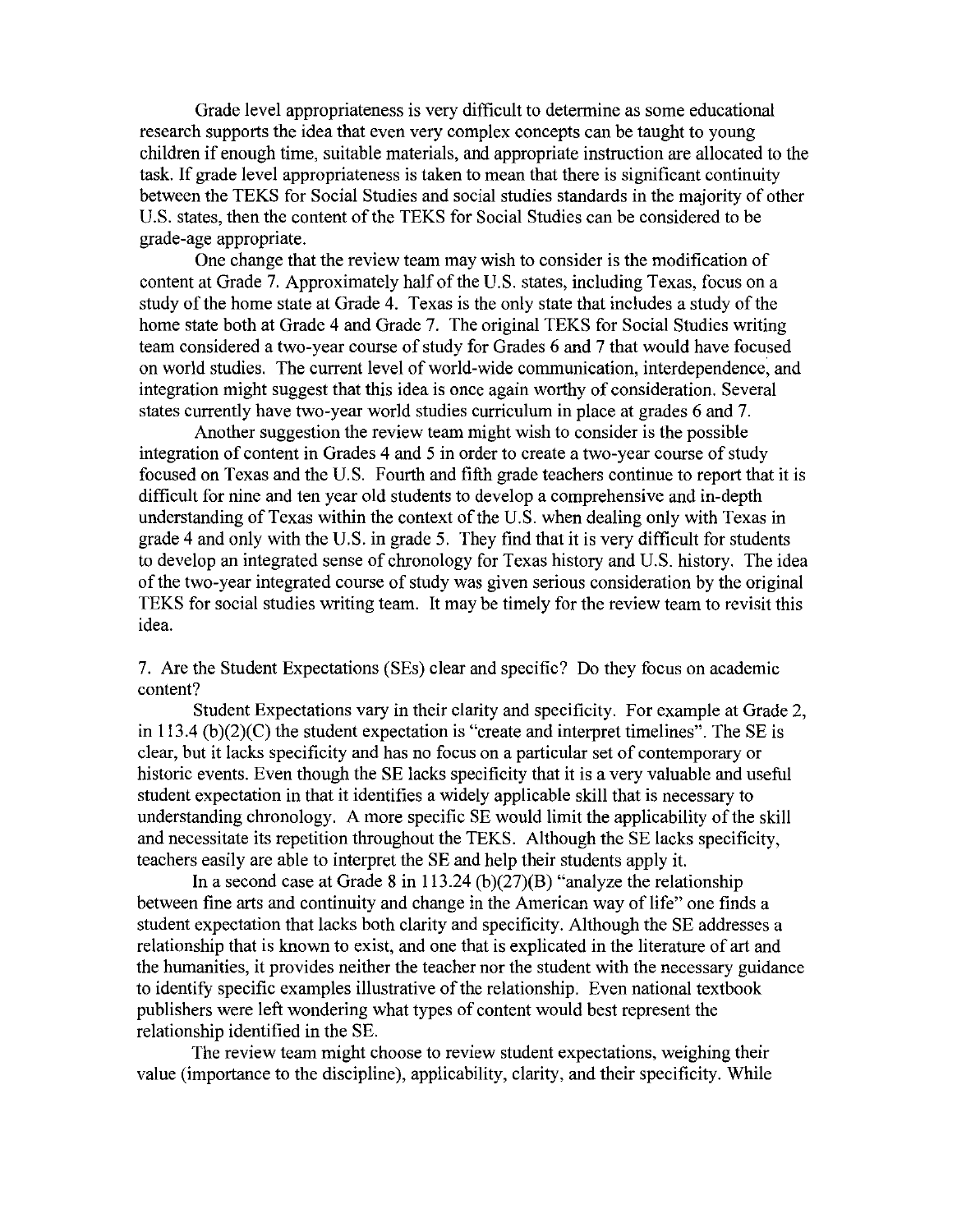more general and widely applicable SEs can be desirable as times, there are instances when they provide so little guidance that it is difficult to apply them to specific content from history and the social sciences and nearly impossible to develop a means of assessment to the particular SE in question.

8. Are the "social studies skills" statements at the end of each grade level/subject handled properly, or is there a better means to address these skills within the standards?

The original TEKS for Social Studies writing team identified and included four types of social studies skills; communication (reading and writing), using technology, locating and analyzing information, and problem solving/decision making. Separating the social studies skills into distinctive categories offered the opportunity to clearly identify the nature of the skills and to convey the idea that the skills were applicable to a broad range of social science and historical content at each grade level.

While it seems that teachers have applied the communication, technology, critical thinking, and problem solving/decision making skills, there is a need for even more emphasis on the development of these skills. The review team might want to give some consideration to the possible relationship between social studies assessments and the importance attached to teaching for the development of skills as well as to the curriculum priority assigned to social studies. It seems clear that greater emphasis on skill development demands greater time and attention to high quality teaching in the social studies.

9. Do the standards promote an appreciation for the basic values of our state and national heritage? Are the significant aspects of our state and national heritage included at the appropriate grade levels?

The TEKS for Social Studies have a clear and convincing focus on the basic values and heritage of our state and nation at each of the grade levels. This focus first is found in the introductory statement for each grade level and course. Following the introduction, statements regarding our state's basic values and our national heritage can be found throughout the standards and the student expectations. While the citizenship and culture strands of the TEKS contain the majority of standards and student expectations related to state and national values and heritage, similar supportive standards and student expectations can be found within the history, government, and economic strands.

10. Do the standards promote citizenship, patriotism, and an understanding of the benefits of the free enterprise system?

The TEKS for Social Studies are replete with standards and student expectations related to citizenship, patriotism, and the benefits of the free enterprise system. As an example a sample of standards and student expectations are displayed in the table below to illustrate the articulated and continuous emphasis on citizenship and patriotism. A similar display could easily be developed to illustrate expected growth in students' understanding of the free enterprise system.

|   | Grade   TEK   Standards - Student Expectation                        |
|---|----------------------------------------------------------------------|
| K | 10.B   Understands important customs, symbols, and celebrations that |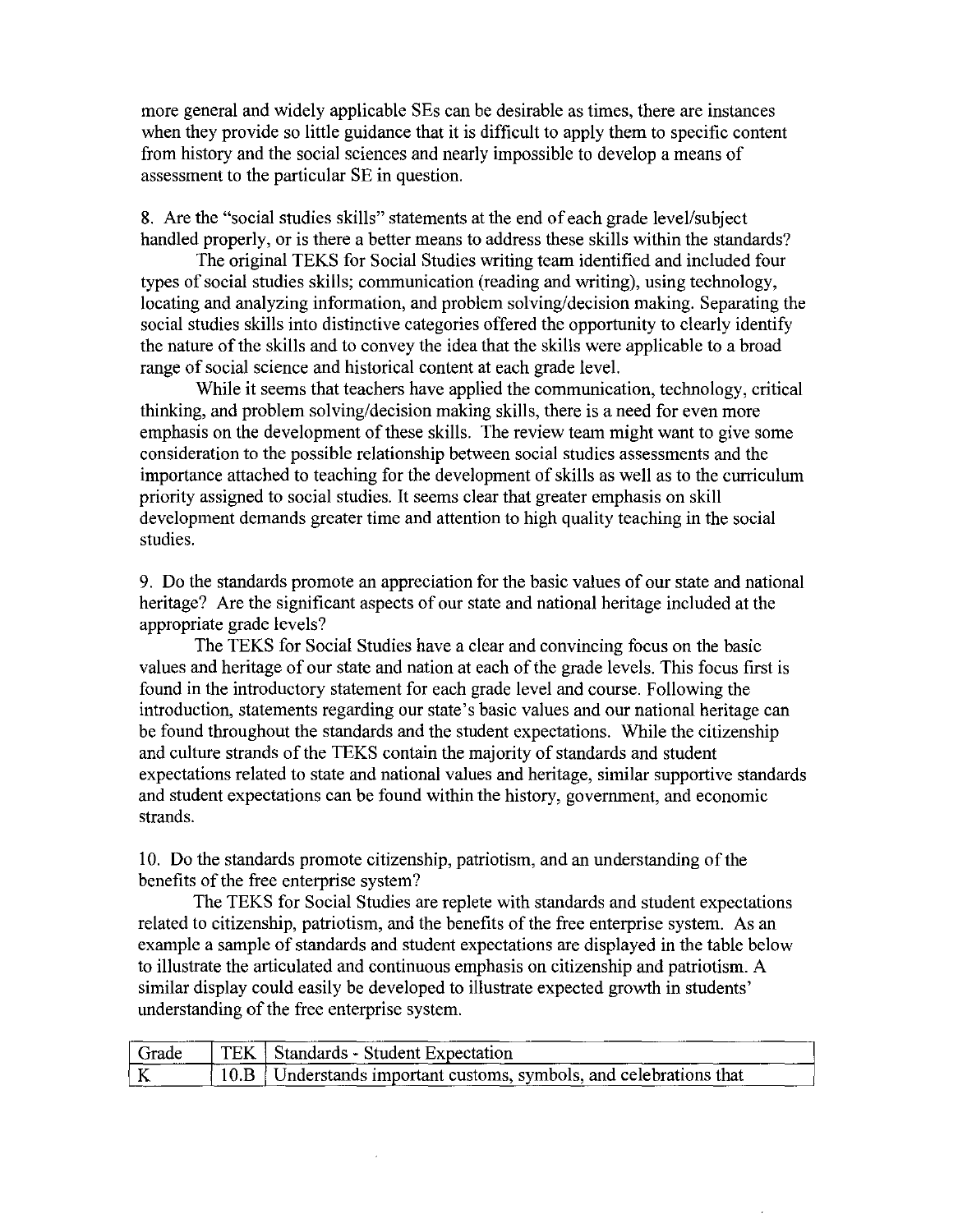|                |      | represent American beliefs and principles and contribute to our                |  |  |
|----------------|------|--------------------------------------------------------------------------------|--|--|
|                |      | national identity – recite the Pledge of Allegiance                            |  |  |
| $\mathcal{D}$  |      | 13.C   Understands characteristics of good citizenship as exemplified by       |  |  |
|                |      | historic figures and ordinary people – identify ordinary people who            |  |  |
|                |      | exemplify good citizenship                                                     |  |  |
| $\overline{4}$ |      | 17.C   Understands important customs, symbols, and celebrations of Texas -     |  |  |
|                |      | recite and explain the meaning of the Pledge to the Texas Flag                 |  |  |
| 6              |      | 14.A   Understands the relationship among individual rights, responsibilities, |  |  |
|                |      | and freedoms in democratic societies – identify and explain the                |  |  |
|                |      | importance of voluntary civic participation in democratic societies            |  |  |
| 8              | 20.B | Understands the rights and responsibilities of citizens of the United          |  |  |
|                |      | States - summarize rights guaranteed in the Bill of Rights                     |  |  |
| U.S.           | 18.C | Understands efforts to expand the democratic process $-$ explain how           |  |  |
| History        |      | participation in the democratic process reflects our national identity         |  |  |
| U.S.           | 15.B | Understands the difference between personal and civic responsibilities         |  |  |
| Govt.          |      | -evaluate whether and/or when the obligation of citizenship requires           |  |  |
|                |      | that personal desires and interests be subordinated to the public good.        |  |  |

II. Do you have any other suggestions for ways in which the social studies TEKS can be improved?

The TEKS for Social Studies need a very careful and detailed examination by the review team to insure that they are accurate, up to date in terms of content and terminology, and well articulated across grade levels. Consideration should also be given to whether each standard and student expectation is clear and appropriate. Detailed recommendations for modification should be made by the review committee

When the TEKS for Social Studies were developed, there was the expectation that local districts would develop local curriculum documents based on the TEKS. It was expected that these local documents would contain suggestions for detailed lesson plans and a rich variety of resources to support the TEKS. In a few cases, this expectation was realized. In many cases, however, teachers were presented only with the TEKS. Local curriculum and resources were not developed. **It** is my suggestion that the SBOE consider establishing a series of grants to enable knowledgeable teams to research, assemble, and provide state-wide training around resources that would assist teachers in teaching and students in more fully attaining the TEKS for Social Studies. These resources might include curriculum units, lesson plans, child and adolescent literature, videos, primary source materials, etc.

12. Is the subject area aligned horizontally and vertically?

Yes. The TEKS for Social Studies are an excellent model of both horizontal and vertical alignment. As one of the early sets of state social studies standards developed, the TEKS for Social Studies became a national model for horizontal and vertical alignment. In order to enhance horizontal alignment, the original writing team reviewed the work of other writing teams (language arts, science, etc.) and attempted to develop both content and skill standards and student expectations that would create the opportunity for common areas of study between and among the discipline areas. Following is a chart that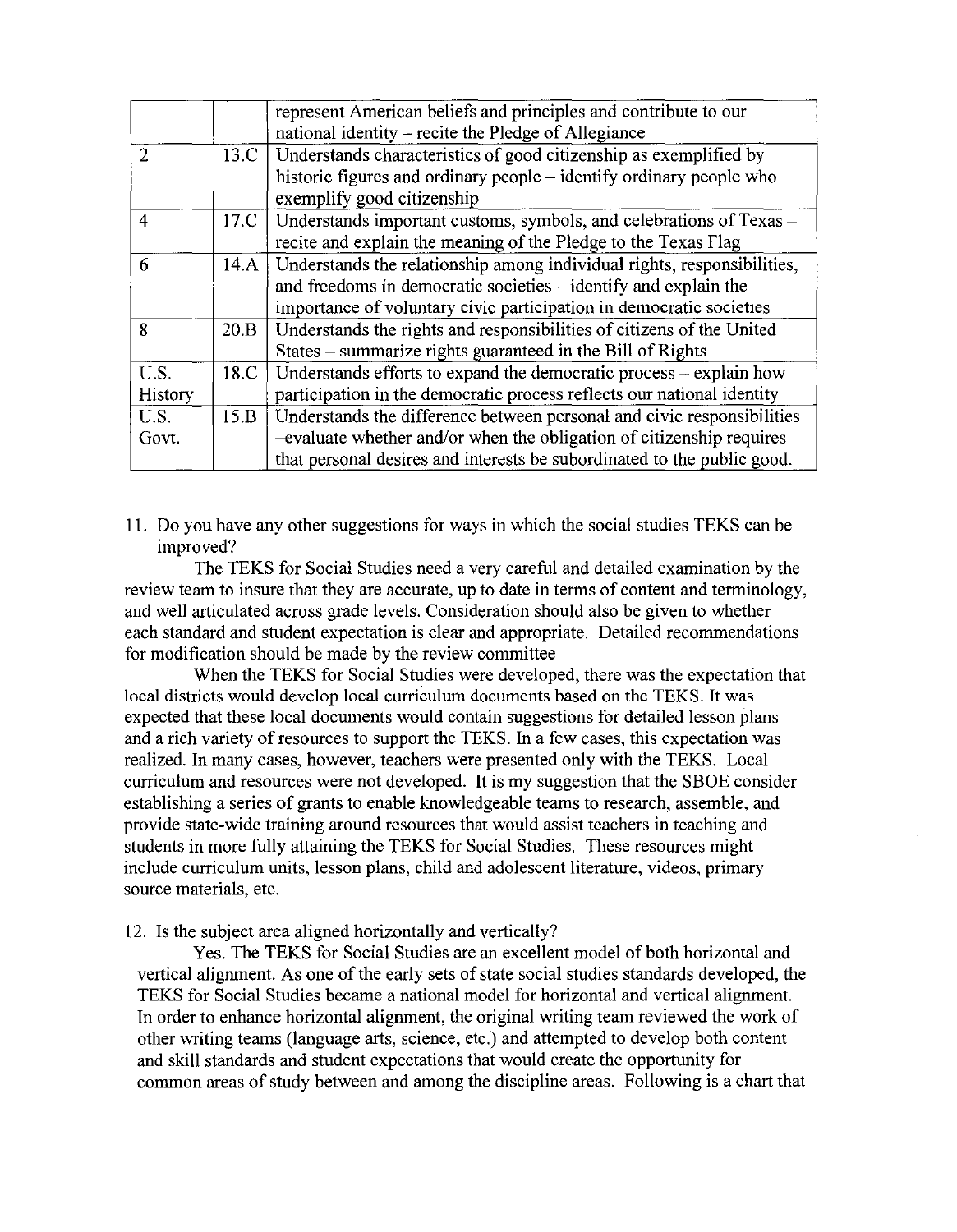illustrates, for Grade 5, the horizontal alignment of TEKS standards and expectations for an instructional unit on westward migration in the U.S. This illustration appeared originally in the *Texas Social Studies Framework: Kindergarten – Grade 12* (1999). Austin, TX: Texas Education Agency.



The TEKS for Social Studies also are characterized by a strong vertical alignment of the standards and student expectations. Members of the original TEKS writing team were periodically asked to review each of the eight strands of the social studies TEKS